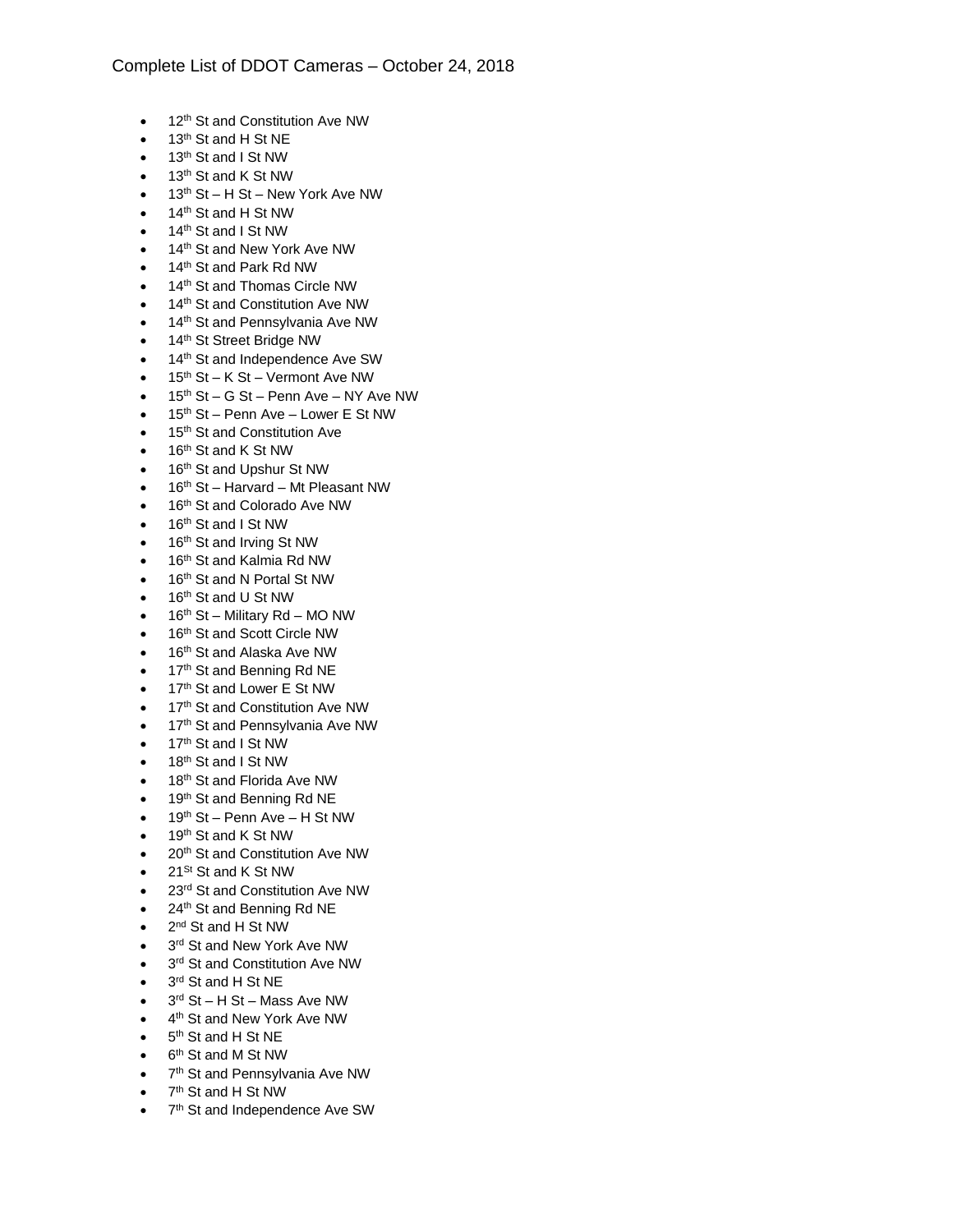- 7<sup>th</sup> St and New York Ave NW
- 7<sup>th</sup> St and Rhode Island Ave NW
- 7<sup>th</sup> St and Frontage Rd SW
- 8<sup>th</sup> St and H St NE
- 9<sup>th</sup> St Ramp and NY Ave NW
- 9<sup>th</sup> St and Mass Ave NW
- 9<sup>th</sup> St and Constitution Ave NW
- Alabama Ave and Branch Ave SE
- Benning Rd and Minnesota Ave NE
- Benning Rd and Oklahoma Ave
- Benning Rd and Kenilworth Ramp
- Benning Rd and East Capitol
- Canal Rd and Chain Bridge Rd NW
- Canal Rd and Foxhall Rd NW
- Connecticut Ave and Oliver St NW
- Connecticut Ave and Calvert St NW
- Connecticut Ave and Cathedral NW
- Connecticut Ave and Florida Ave NW
- Connecticut Ave and Macomb St NW
- Connecticut Ave and Military Rd NW
- Connecticut Ave and Van Ness St
- Connecticut Ave  $K St 17<sup>th</sup>$
- Connecticut and Nebraska Ave NW
- Delaware Ave and I St SW
- Douglas Memorial Bridge
- Dupont Circle NW
- E Capitol and 58<sup>th</sup> St
- E Capitol and 50<sup>th</sup> St
- E Capitol and Southern Ave
- E Capitol and 19th St
- First St and M St SE
- First St and N St SE
- First St and Potomac Ave SE
- First St and Rhode Island NW
- Florida Ave and New York Ave NE
- Florida Ave and Rhode Island NW
- Georgia Ave and Kansas Ave NW
- Georgia Ave and Arkansas Ave NW
- Georgia Ave and Missouri Ave NW
- Georgia Ave and NH Ave NW
- Georgia Ave and Piney Branch Rd NW
- Georgia Ave and Eastern Ave
- H St and Benning Rd and 15<sup>th</sup> St NE
- H St and Conn Ave and Jackson Pl NW
- H St and N Cap and Union Station NE
- H St and Vermont Ave and Madison Ave
- I-295 and Blue Plains (North)
- I-295 and Blue Plains (South)
- Independence and Washington Ave SW
- Kenilworth Ave and Eastern Ave NE
- Key bridge and M St NW
- MLK Ave and Good Hope Rd SE
- Macarthur Ave and Loughboro Rd NW
- Macarthur Blvd and Arizona Ave NW
- Mass Ave and Whitehaven Rd NW